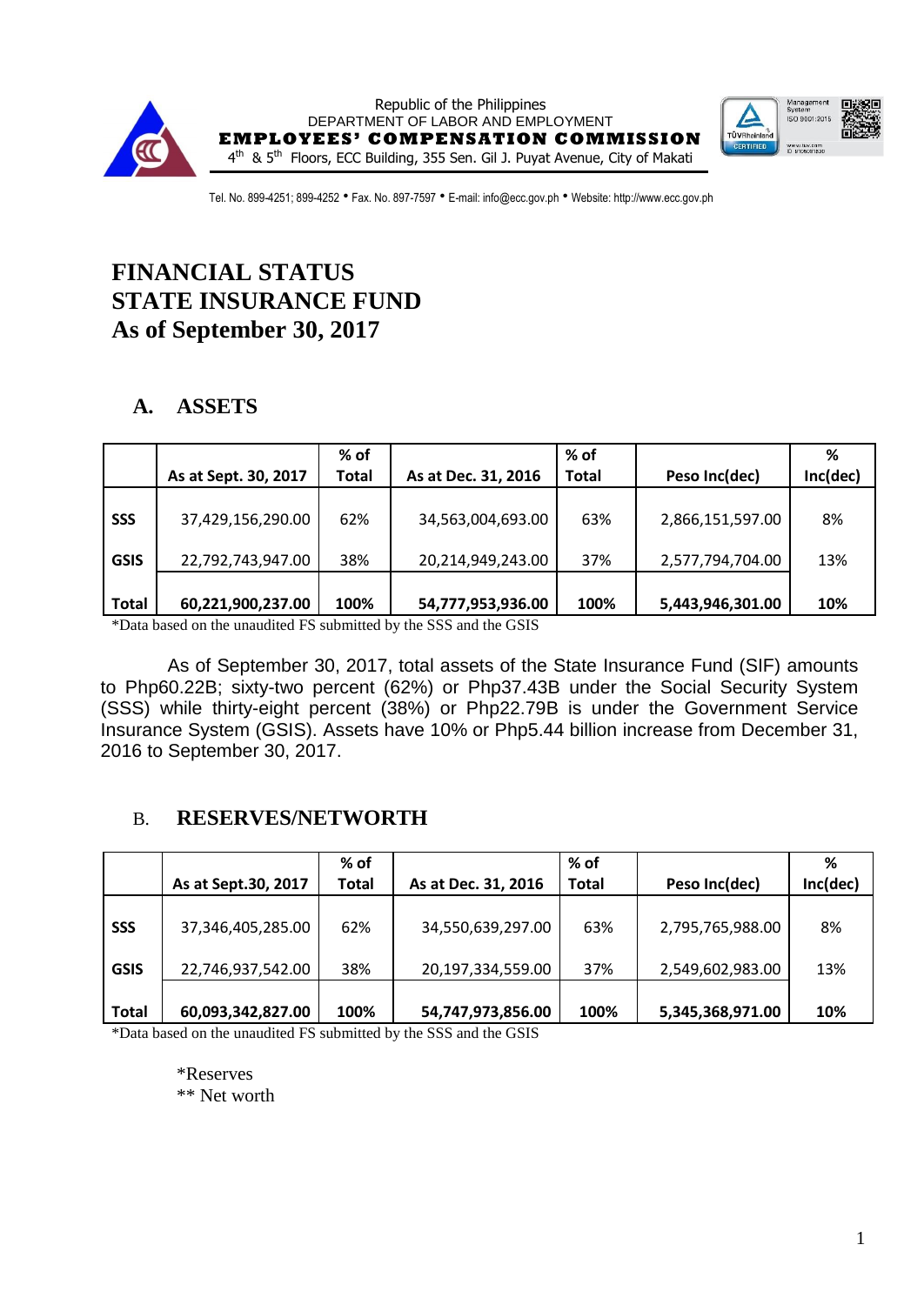Total Reserves for future payment of EC claims in both private and public sector amounts to Php60.69B which has ten percent (10%) or Php5.34 billion increase from December 31, 2016 to September 30, 2017.

As of September 30, 2017, total reserves of the SSS-managed SIF for future payment of EC claims in private sector amounted to Php37.35B. Total reserve is increased by 8% or Php2.8 billion from December 31, 2016 to September 30, 2017.

The GSIS SIF-managed fund total Net worth amounts to Php22.75B is broken down as follows:

| Appropriated Surplus - ECIF | 8,678,000,000.00  |
|-----------------------------|-------------------|
| Unappropriated Surplus      | 14,068,937,542.00 |
| Total Networth              | 22,746,937,542.00 |

From Php20.197B in December 31, 2016 to Php22.75B as of September 30, 2017, the GSIS-ECIF total Net worth was increased by 13% or Php2.55B.

From the GSIS ECIF Net worth of Php22.75B as of September 30, 2017, a total amount of Ph8.68B is appropriated for payment of future claims, claims pending settlement, rehabilitation services, ECC and OSHC operating fund and for contingencies. Appropriations for years are as follows:

| Years                | Amount (in millions) |
|----------------------|----------------------|
| 2010                 | 613.96               |
| 2011                 | 633.40               |
| 2012                 | 1,095.95             |
| 2013                 | 6,125.00             |
| 2014                 | 7,045.00             |
| 2015                 | 7,780.00             |
| 2016                 | 8,678.00             |
| As at Sept. 30, 2017 | 8,678.00             |

# **C. REVENUE**

| Table C-1 Revenue Collected from January to September 30, 2017 |  |  |
|----------------------------------------------------------------|--|--|
|                                                                |  |  |

|                    |                  | % of         |                  | % of         |                  | % of         |
|--------------------|------------------|--------------|------------------|--------------|------------------|--------------|
| <b>Particulars</b> | SSS              | <b>Total</b> | <b>GSIS</b>      | <b>Total</b> | <b>TOTAL</b>     | <b>Total</b> |
| <b>Members</b>     |                  |              |                  |              |                  |              |
| Contribution       | 1,556,699,217.00 | 46%          | 1,921,772,255.00 | 69%          | 3,478,471,472.00 | 57%          |
| Investment and     |                  |              |                  |              |                  |              |
| Other Income       | 1,799,901,257.00 | 54%          | 871,295,029.00   | 31%          | 2,671,196,286.00 | 43%          |
|                    |                  |              |                  |              |                  |              |
| <b>Total</b>       | 3,356,600,474.00 | 100%         | 2,793,067,284.00 | 100%         | 6,149,667,758.00 | 100%         |
|                    |                  | 55%          |                  | 45%          |                  |              |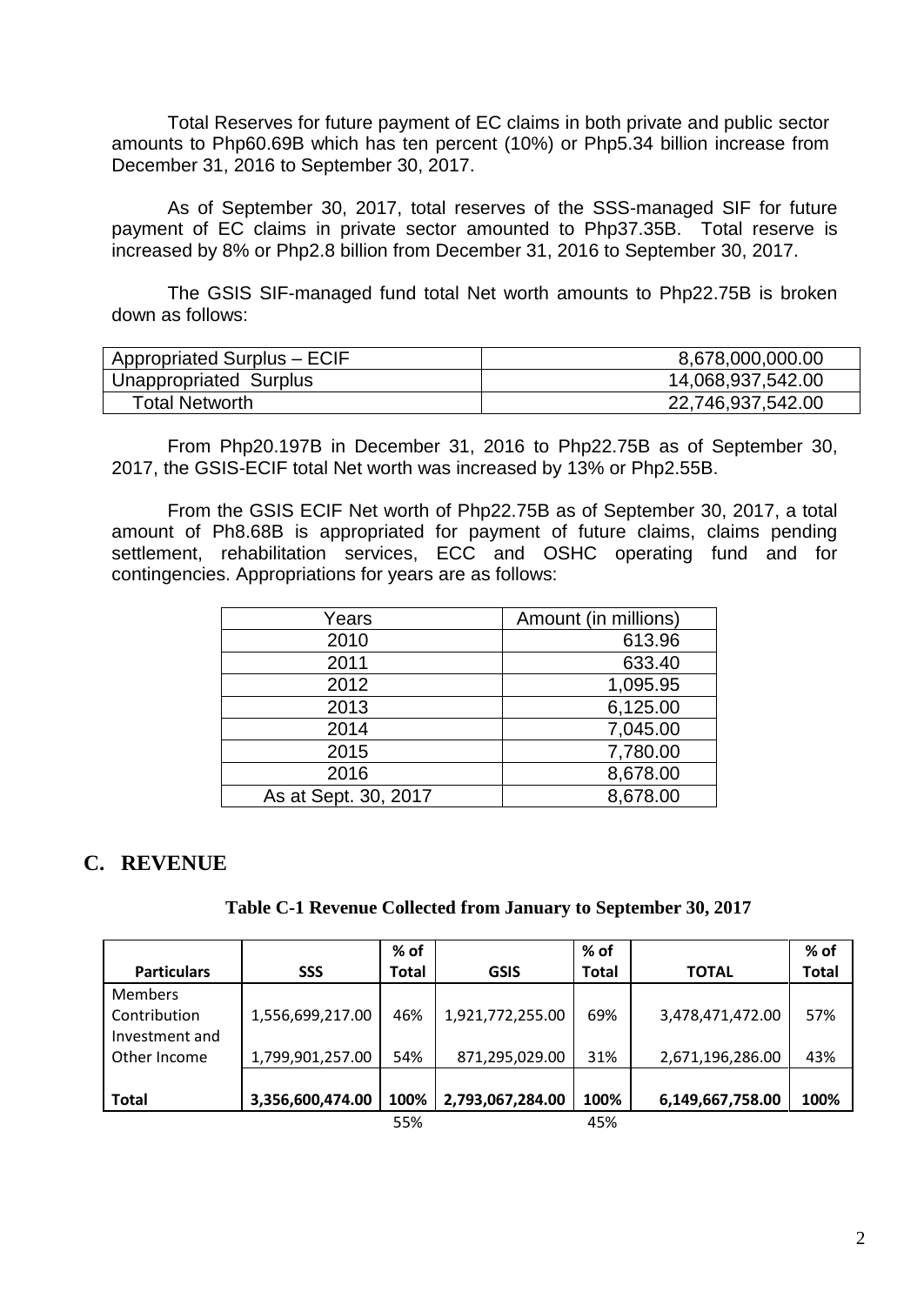From January to September 30 2017, **SIF generated total revenue of Php6.15B**: fiftyseven percent (57%) or Php3.78B came from the collection of members' contributions while forty-three percent (43%) or Php2.67B from investment and other income.

Php3.36 billion or 55% of the total revenue came from the SSS while Php2.79 billion or 45% came from the GSIS.

The table below shows the details of the members Contribution and Investment and other income.

|                                                               |                                      | % of         |                                    | % of         |                                    | % of       |
|---------------------------------------------------------------|--------------------------------------|--------------|------------------------------------|--------------|------------------------------------|------------|
| <b>Particulars</b>                                            | <b>SSS</b>                           | <b>Total</b> | <b>GSIS</b>                        | <b>Total</b> | <b>TOTAL</b>                       | Total      |
| <b>Members Contribution</b><br>Investment and Other<br>Income | 1,434,180,439.00<br>1,512,859,960.00 | 49%<br>51%   | 2,218,725,800.00<br>731,758,370.00 | 75%<br>25%   | 3,652,906,239.0<br>2,244,618,330.0 | 62%<br>38% |
| <b>Total</b>                                                  | 2,947,040,399.00                     | 100%         | 2,950,484,170.00                   | 100%         | 5,897,524,569.0<br>n               | 100%       |

**Table C-2 Revenue Collected from January to September, 2016**

### **Table C-3 Comparative Net increase (decrease) in Revenues (September 30, 2017 and 2016)**

| <b>Particulars</b>        | Ph Increase (Decrease)<br>Members'   | %            | Ph Increase (Decrease)<br><b>Investment &amp; Other</b> | %<br>Inc. | <b>TOTAL</b>                         | %            |
|---------------------------|--------------------------------------|--------------|---------------------------------------------------------|-----------|--------------------------------------|--------------|
|                           | <b>Contributions</b>                 | Inc(dec)     | <b>Income</b>                                           | (dec)     |                                      | Inc (dec)    |
| <b>SSS</b><br><b>GSIS</b> | 122,518,778.00<br>(296, 953, 545.00) | 8%<br>$-41%$ | 287,041,297.00<br>139,536,659.00                        | 10%<br>5% | 409,560,075.00<br>(157, 416, 886.00) | 14%<br>$-5%$ |
| <b>TOTAL</b>              | (174, 434, 767.00)                   | $-3%$        | 426,577,956.00                                          | 7%        | 252,143,189.00                       | 4%           |

Total Combined Revenue from January to September, 2017 has gone up by 4% or a net increase of **Php252.14 million compared to same period in 2016.** *The total decrease in collection of members' contribution amounts to Php174.43 million while Investment and Other Income has a net increase of Php426.58 million.*

Total SSS revenue from January to September 30, 2017 has **gone up by 14% or Php409.56 million.** However, the total GSIS revenue has gone down **by 5% or Php157.42 M** compared to the same period in 2016.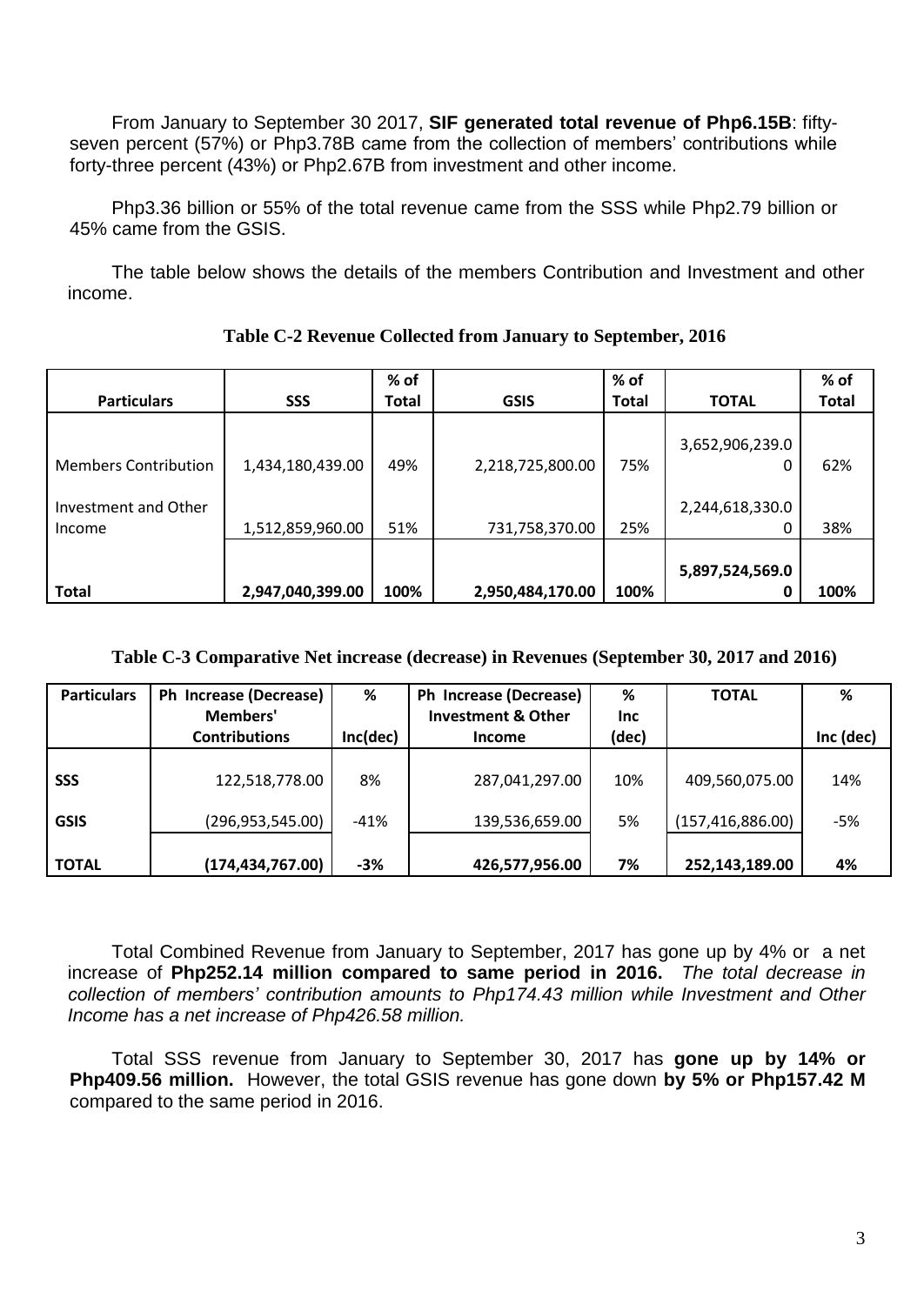### **D. INVESTMENT**

# **I. Investment and Investment Income of Public Sector SIF**

As at September 30, 2017, the **Government Service Insurance System** (**GSIS)**  has a total investment amounting to Php17.61B with an investment income of Php871.25 million. Investment has increase by 11% or Php1.80 billion from the Php15.81B investment total at the end of 2016.

The table below shows the comparative details of investment as at September 30, 2017 and from January to December, 2016:

|                                                                              |                    | As at             | <b>Ph</b>          | ℅                   |
|------------------------------------------------------------------------------|--------------------|-------------------|--------------------|---------------------|
| <b>Particulars</b>                                                           | Jan. to Sept. 2017 | Dec. 31, 2016     | Inc (dec)          | <b>Inc</b><br>(dec) |
| <b>CURRENT INVESTMENT</b>                                                    |                    |                   |                    |                     |
| Held to Maturity Investment                                                  |                    |                   |                    |                     |
| High Yield Short-term placement                                              | 84,306,279.00      | 212,079,778.00    | (127, 773, 499.00) | -60%                |
| <b>NON-CURRENT INVESTMENT</b><br>Fair Value Through Profit or Loss<br>(FVPL) |                    |                   |                    |                     |
| ROP Notes & Bonds AFS-Peso                                                   | 11,195,459,082.00  | 11,424,123,214.00 | (228, 664, 132.00) | $-2%$               |
| Corporate Bonds                                                              | 3,131,041,519.00   | 2,750,868,670.00  | 380,172,849.00     | 100%                |
| <b>Stocks Traded</b>                                                         | 3,201,245,569.00   | 1,426,693,479.00  | 1,774,552,090.00   | 100%                |
| <b>Total Non-current Investments</b>                                         | 17,527,746,170.00  | 15,601,685,363.00 | 1,926,060,807.00   | 12%                 |
| <b>TOTAL INVESTMENT</b>                                                      | 17,612,052,449.00  | 15,813,765,141.00 | 1,798,287,308.00   | 11%                 |
| Return of Investment                                                         | 4.95%              | 3.29%             |                    |                     |

Of the total investment as at September 30, 2017, almost 99% or Php17.53B is placed under non-current investment particularly in ROP Notes and Bonds AFS, Stocks Traded and Corporate Bonds while Php84.31 million is placed under the Held to Maturity Investment particularly on High Yield Short-term Placement. Return of Investment is at 3.29%.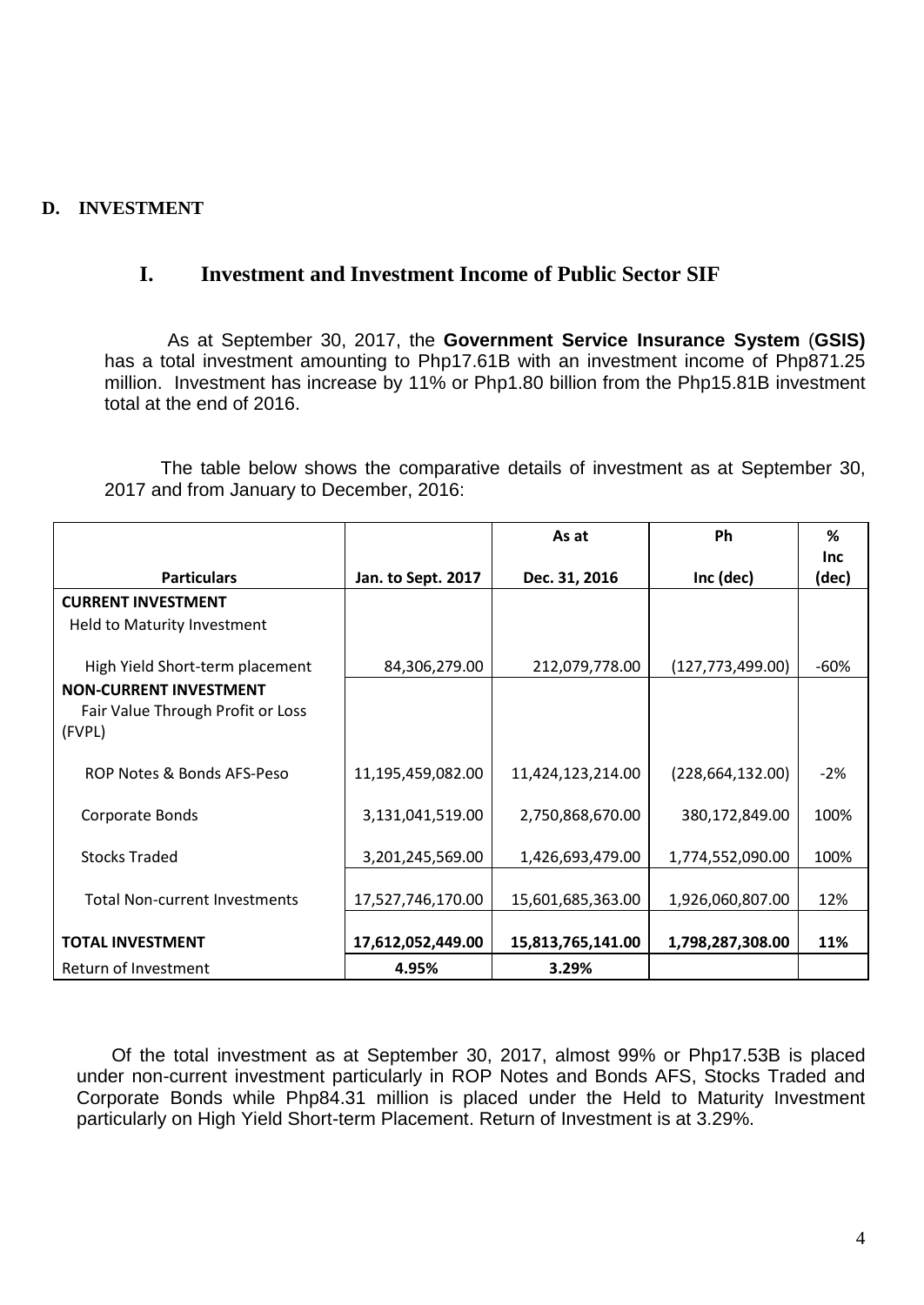The table below shows the **comparative details of the investment income** from January to September 30, 2017 and 2016.

|                                                                                                | January to Sept. | January to Sept. | Ph                 | %         |
|------------------------------------------------------------------------------------------------|------------------|------------------|--------------------|-----------|
| <b>PARTICULARS</b>                                                                             | 2017             | 2016             | Inc (dec)          | Inc (dec) |
| <b>CURRENT INVESTMENT</b><br>Held to Maturity Investment<br>High Yield Short-term<br>placement | 4,669,805.00     | 34,678,461.00    | (30,008,656.00)    | $-87%$    |
| <b>NON-CURRENT INVESTMENT</b><br>Available for Sale Financial<br>Assets                        |                  |                  |                    |           |
| Gain (Loss) on Valuation -<br><b>Stocks</b><br>Gain (Loss) on Valuation - ROP                  | 308,382,595.00   | 10,762,227.00    | 297,620,368.00     | 2765%     |
| Notes & Bonds<br>Gain (Loss) on Valuation -                                                    | (23,501,980.00)  | 206,255,361.00   | (229, 757, 341.00) | $-111%$   |
| Corporate Bonds                                                                                | 25,372,849.00    | 53,592,360.00    | (28, 219, 511.00)  | $-53%$    |
| Gain on Sale of Stocks                                                                         | 5,785,924.00     |                  | 5,785,924.00       |           |
| Dividend on Stocks<br>Interest on ROP Notes & Bonds                                            | 44,479,705.00    | 26,035,882.00    | 18,443,823.00      | 71%       |
| AFS-Peso<br>Interest on Corporate Bonds -                                                      | 398,322,519.00   | 303,687,656.00   | 94,634,863.00      | 31%       |
| <b>AFS</b>                                                                                     | 107,954,914.00   | 76,152,724.00    | 31,802,190.00      | 100%      |
| Gain(Loss) on sale of Bonds                                                                    | (212, 192.00)    | 20,600,798.00    | (20, 812, 990.00)  | 100%      |
| <b>TOTAL INCOME FROM</b><br><b>INVESTMENTS</b>                                                 | 871,254,139.00   | 731,765,469.00   | 139,488,670.00     | 19%       |

The January to September, 2017 investment income is 19% or Php139.49M higher compared to the investment income earned during same period in 2016.

# **II. Investment of Private Sector SIF**

 As at September 30, 2017**,** total investment of Private Sector SIF amounts to Ph34.17B. Investment is increased Php486.80 million from Php33.68B in December, 2016. Total Investment Income from January to September 30, 2017 amounts to Php1.77 billion. Investment Income has 14% or Php277.24M increase from Ph1.493B investment Income in the same period in 2016. Return of Investment is at 5.18%.

Almost 100% of the total Investment is placed under the Non-Current Investment. The table below shows the details of these non-current investments.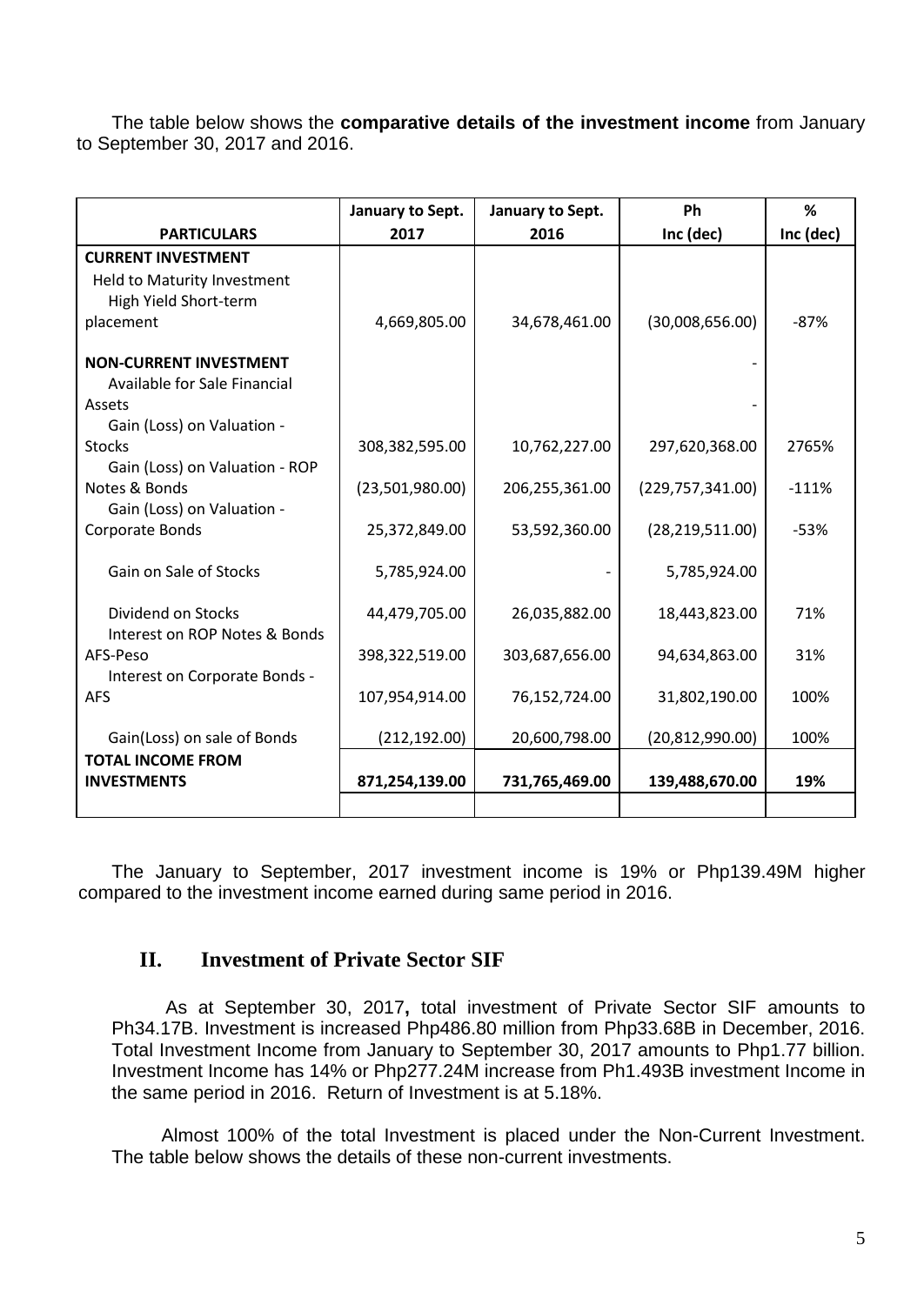Total investment in Held on Maturity Investment in the amount of Ph17.30B comprised the highest rate (56%) of its investment under the Non-current Investment and generates total investment income in the amount of Php585.89M from January to September 30, 2017. Total investment in Members' Loan in the amount of Php6.71B comprised the highest rate (20%) of the investment under loans and receivables and contributed Php458.71M investment income.

#### *Cash Equivalent and Interest Income*

From January to September 30, 2017, the SIF at SSS has a total Cash and Cash Equivalent of Php3 billion which is placed under a savings and term deposits. Such cash and cash equivalent generates a total interest income of Php27.8M.

#### *Investment and other Income*

Investment and other Income from January to September 30, 2017 amounts to Php1.799 billion is broken down as follows:

| <b>Particulars</b>                           | <b>AMOUNT</b>    |
|----------------------------------------------|------------------|
| Investment Income                            | 1,771,142,630.76 |
| Other Income                                 |                  |
| Interest Income - Cash in Bank/term deposits | 27.795795.88     |
| Miscellaneous Income                         | 958,314.66       |
| Recovery of impairment loss                  | 4,515.69         |
| <b>Total Investment and Other Income</b>     | 1,799,901,256.99 |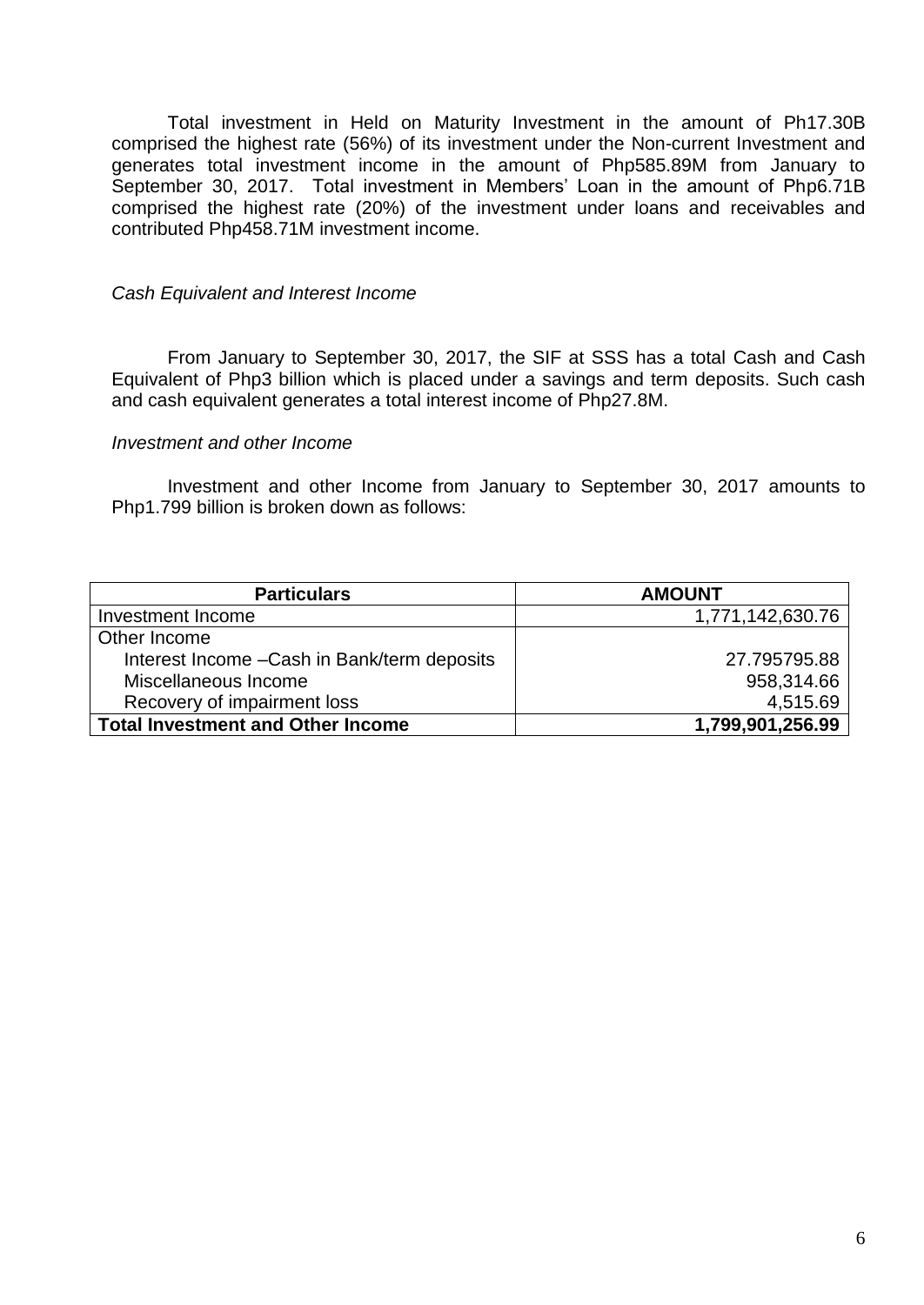# **INVESTMENT AND INVESTMENT INCOME OF THE PRIVATE SECTOR SIF**

| <b>Particulars</b>                                                                                           | <b>INVESTMENT</b><br>January to<br>Sept. 2017 | $%$ of<br>total | Income from<br>Investment<br>Jan. to Sept, 2017 | <b>INVESTMENT</b><br>Jan to Dec.<br>2016 | $%$ Inc.<br>/-Dec | Income from<br><b>Investment</b><br>Jan. to Sept, 2016 |
|--------------------------------------------------------------------------------------------------------------|-----------------------------------------------|-----------------|-------------------------------------------------|------------------------------------------|-------------------|--------------------------------------------------------|
| <b>CURRENT INVESTMENT</b>                                                                                    |                                               |                 |                                                 |                                          |                   |                                                        |
| Held to Maturity investments                                                                                 |                                               |                 |                                                 |                                          |                   |                                                        |
| -Short term money placement -Int.                                                                            |                                               |                 |                                                 |                                          |                   | 10,581,100.28                                          |
| -Corporate Bonds                                                                                             |                                               |                 |                                                 |                                          |                   |                                                        |
| -Corporate Notes                                                                                             | 224,805,772.23                                |                 |                                                 | 2,489,305,568.05                         | $-91%$            |                                                        |
| Loans and Receivables                                                                                        |                                               |                 |                                                 |                                          |                   |                                                        |
| -NHMFC                                                                                                       | 8,544,302.82                                  |                 |                                                 | 72,344,685.78                            | $-88%$            |                                                        |
| -Commercial and Industrial loans                                                                             |                                               |                 |                                                 |                                          |                   |                                                        |
| -Dormitory/apartment loan program                                                                            | 34,919.26                                     |                 |                                                 | 128,565.34                               | $-73%$            |                                                        |
| <b>Held for Trading financial Assets</b>                                                                     |                                               |                 |                                                 | 66,778,188.00                            | $-100%$           |                                                        |
| <b>Financial Assets at FVTPL</b>                                                                             |                                               |                 |                                                 |                                          |                   |                                                        |
| <b>Equity Stocks</b>                                                                                         |                                               |                 |                                                 |                                          |                   |                                                        |
| Dividend Income                                                                                              |                                               |                 | 180,976.25                                      |                                          |                   | 2,577,540.00                                           |
| Gain/(Loss) on fair value adjustment                                                                         |                                               |                 | 1,772,712.25                                    |                                          |                   |                                                        |
| Gain/(Loss) on sale/disposal                                                                                 |                                               |                 | 7,937,253.71                                    |                                          |                   | 19,041,976.92                                          |
| <b>Investment Expenses</b>                                                                                   |                                               |                 | (456, 396.62)                                   |                                          |                   | (1,455,793.04)                                         |
| <b>Total Current Investments/Income</b>                                                                      | 233,384,994.31                                | 1%              | 9,434,545.59                                    | 2,628,557,007.17                         | $-91%$            | 30,744,824.16                                          |
| <b>NON-CURRENT INVESTMENTS</b><br><b>Non-current Financial assets</b><br>Available-for-Sale financial assets |                                               |                 |                                                 |                                          |                   |                                                        |
| - Marketable securities at FV                                                                                | 6,612,877,212.12                              | 19%             | 694,606,522.63                                  | 5,449,528,829.90                         | 21%               | 482,764,846.46                                         |
| <b>Held on Maturity Investments</b>                                                                          |                                               |                 |                                                 |                                          |                   |                                                        |
| - Government bonds                                                                                           | 16,417,884,296.06                             |                 | 475,067,042.09                                  | 14,710,994,017.29                        | 12%               | 457,082,608.20                                         |
| - Corporate Bonds                                                                                            | 2,182,000,000.00                              |                 | 80,838,118.94                                   | 2,204,112,000.00                         | $-1%$             | 79,925,648.96                                          |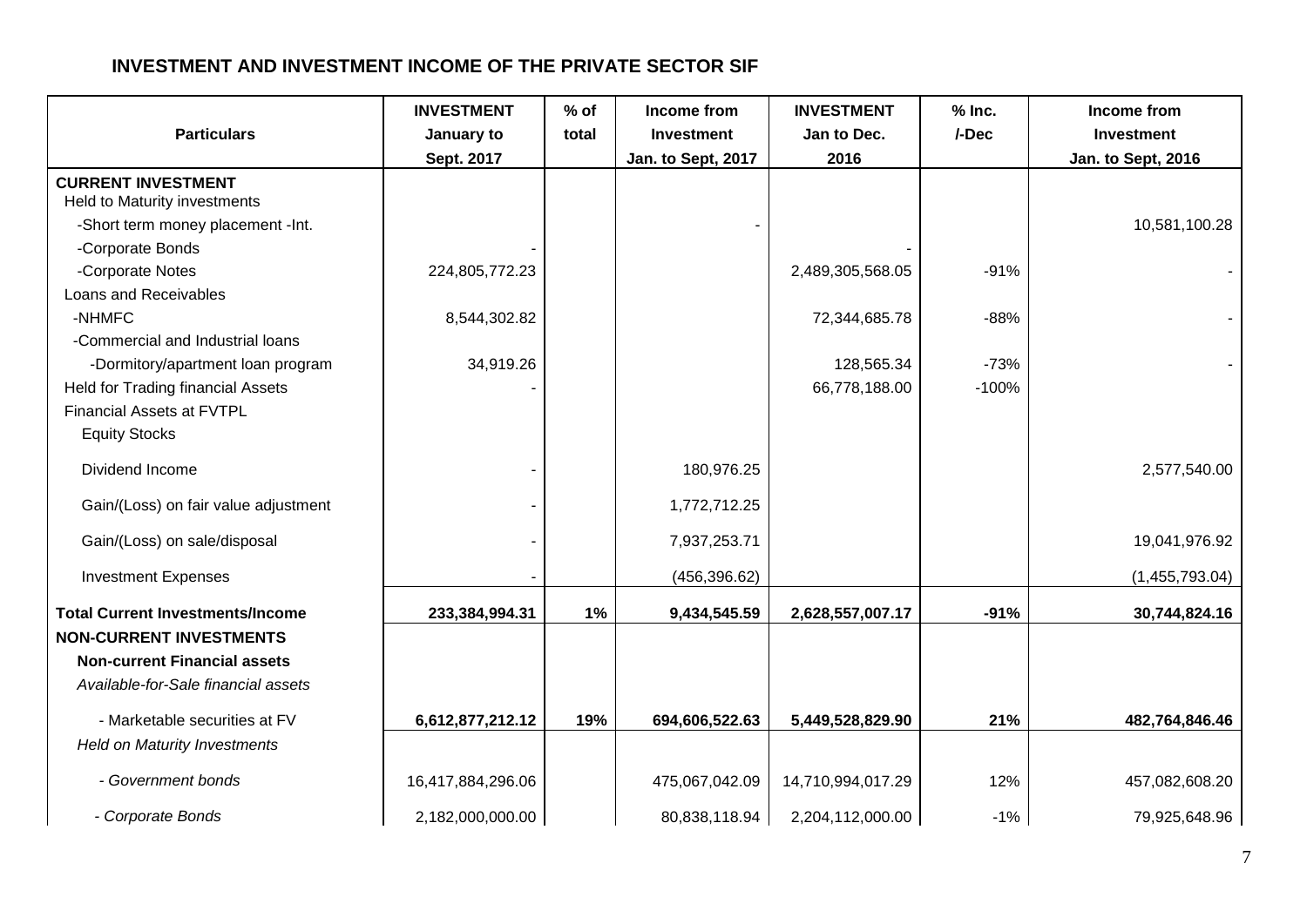| - Corporate notes                    | 387,500,000.00        |       | 29,984,825.69     | 387,500,000.00    | 0%     | 58,544,302.29    |
|--------------------------------------|-----------------------|-------|-------------------|-------------------|--------|------------------|
| Total                                | 18,987,384,296.06     | 56%   | 585,889,986.72    | 17,302,606,017.29 | 10%    | 595,552,559.45   |
| Loans and Receivables                |                       |       |                   |                   |        |                  |
| Members Loan                         |                       |       |                   |                   |        |                  |
| - Salary/education/calamity          | 6,556,029,501.32      |       | 240, 123, 341. 11 | 6,505,924,550.57  | 1%     | 251,872,177.00   |
| - Separated member loan              | 25,274,197.61         |       | 137,261,592.01    | 29,967,302.54     | $-16%$ | 54,202,778.25    |
| - Emergency loan                     | 238,747,205.85        |       | 81,320,394.10     | 256,740,303.01    | $-7%$  | 60,386,338.74    |
| - Student Assistance Ioan            |                       |       | 632.86            |                   | 0.00%  | 231.00           |
| - Loan to Voc/tech students          | 15,585.79             |       | 184.51            | 16,397.16         | $-5%$  |                  |
| Total                                | 6,820,066,490.57      | 20%   | 458,706,144.59    | 6,792,648,553.28  | 0%     | 366,461,524.99   |
| National Home Mortgage               |                       |       |                   |                   |        |                  |
| <b>Finance Corporation</b>           | 1,276,023,764.46      | 4%    | 4,078,944.92      | 1,222,860,421.21  | 4%     | 5,024,984.16     |
| Home Development Mutual Fund         |                       |       |                   |                   | 0%     |                  |
| Housing loans                        |                       |       |                   |                   |        |                  |
| - Real Estate loan                   | 232,978,849.30        | 1%    | 18,406,520.87     | 279,787,159.59    | $-17%$ | 12,779,295.80    |
| Commercial and Industrial loans      |                       |       |                   |                   |        |                  |
| - Hospital financing program         |                       |       |                   |                   | 0%     |                  |
| - Dormitory/apartment loan prog.     | 4,390,951.28          |       | 19,965.44         | 4,315,350.17      | 2%     | 572,854.68       |
| Total                                | 4,390,951.28          | $0\%$ | 19,965.44         | 4,315,350.17      | 2%     | 572,854.68       |
| <b>Total Loans and Receivables</b>   | 8,333,460,055.61      | 24%   | 481,211,575.82    | 8,299,611,484.25  | $-10%$ | 384,838,659.63   |
| <b>Total Non-Current Investments</b> | 33,933,721,563.79     | 99%   | 1,761,708,085.17  | 31,051,746,331.44 | 2%     | 1,463,156,065.54 |
| <b>GRAND TOTAL</b>                   | 34, 167, 106, 558. 10 | 100%  | 1,771,142,630.76  | 33,680,303,338.61 | 1%     | 1,493,900,889.70 |
| <b>Return of Investment</b>          |                       |       | 5.18%             |                   |        | 4.49%            |
|                                      |                       |       |                   |                   |        |                  |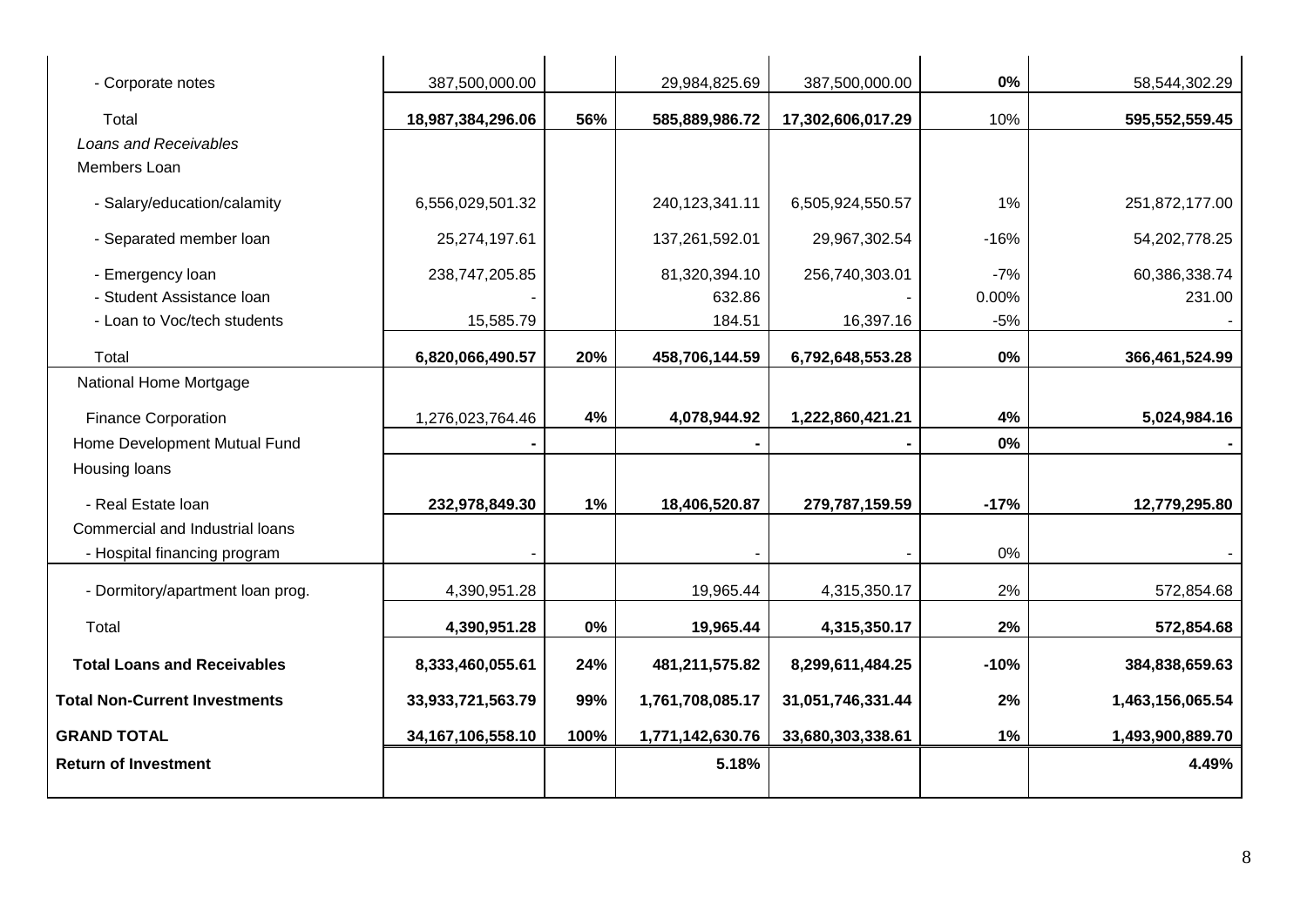#### **E. EXPENDITURES**

|                           |                |            |                | % of         |                  |            |
|---------------------------|----------------|------------|----------------|--------------|------------------|------------|
| <b>Particulars</b>        | <b>SSS</b>     | % of Total | <b>GSIS</b>    | <b>Total</b> | <b>TOTAL</b>     | % of Total |
| <b>Benefits Payments</b>  | 865,727,779.00 | 95%        | 154,617,219.00 | 92%          | 1,020,344,998.00 | 95%        |
| <b>Operating Expenses</b> | 44,048,096.00  | 5%         | 3,901,500.00   |              | 47,949,596.00    | 4%         |
| Management fees           |                |            | 9,494,660.00   | 8%           | 9,494,660.00     | 1%         |
| <b>Total</b>              | 909,775,875.00 | 100%       | 168,013,379.00 | 100%         | 1,077,789,254.00 | 100%       |
|                           |                | 84%        |                | 16%          |                  |            |

**\*GSIS Operating Expenses – refer to Investment Fees and Other Expenses**

Total expenditures as of September 30, 2017 amounting to Php1.08 billion was spent by the Systems for benefits payments and operating expenses/management fee; Eighty-four percent (84%) or Php909.78 million by the SSS while sixteen percent (16%) or Php168.01 million by the GSIS.

**SSS spent Php865.73 million for the payment of 183,751 EC benefits claims in the private sector** and **Php44.05M for its operating expenses.** The Operating Expenses is computed using the Benefit Payment Ratio formula re the percentage of the total ECC benefit payments over the combined SSS and ECC benefit payments from the total PS and MOOE of the entire SSS.

The **GSIS spent Php154.62 million for payment of 30,076 benefits claims in the public sector and Management fee charged by the GSIS to SIF amounts to Php9.49M** computed also using the Benefit Payment ratio. The GSIS adopted the Benefit Payment Ratio formula in the computation of its management fee since 2015.

### **F. EC BENEFITS CLAIMS AND PAYMENTS**

The table below shows the breakdown of the number of claims and benefits payments made by the Systems from January to September 30, 2017:

|                                | <b>SSS</b>              |                | <b>GSIS</b>             |                |  |
|--------------------------------|-------------------------|----------------|-------------------------|----------------|--|
| <b>Particulars</b>             | NO. OF<br><b>CLAIMS</b> | <b>AMOUNT</b>  | NO. OF<br><b>CLAIMS</b> | <b>AMOUNT</b>  |  |
| <b>DEATH AND PENSION</b>       | 145,816                 | 637,423,040.00 | 25,652                  | 114,834,034.00 |  |
| <b>DISABILITY</b>              | 14,787                  | 118,094,255.00 | 1,451                   | 10,708,782.00  |  |
| <b>SICKNESS</b>                | 21,775                  | 92,959,320.00  | 726                     | 10,140,785.00  |  |
| <b>MEDICAL SERVICES</b>        | 784                     | 9,698,954.00   | 2012                    | 15,106,997.00  |  |
| <b>FUNERAL BENEFITS</b>        | 345                     | 6,460,000.00   | 214                     | 3,797,910.00   |  |
| <b>REHABILITATION SERVICES</b> | 244                     | 1,092,211.00   | 21                      | 28,711.00      |  |
| <b>TOTAL</b>                   | 183,751                 | 865,727,780.00 | 30,076                  | 154,617,219.00 |  |